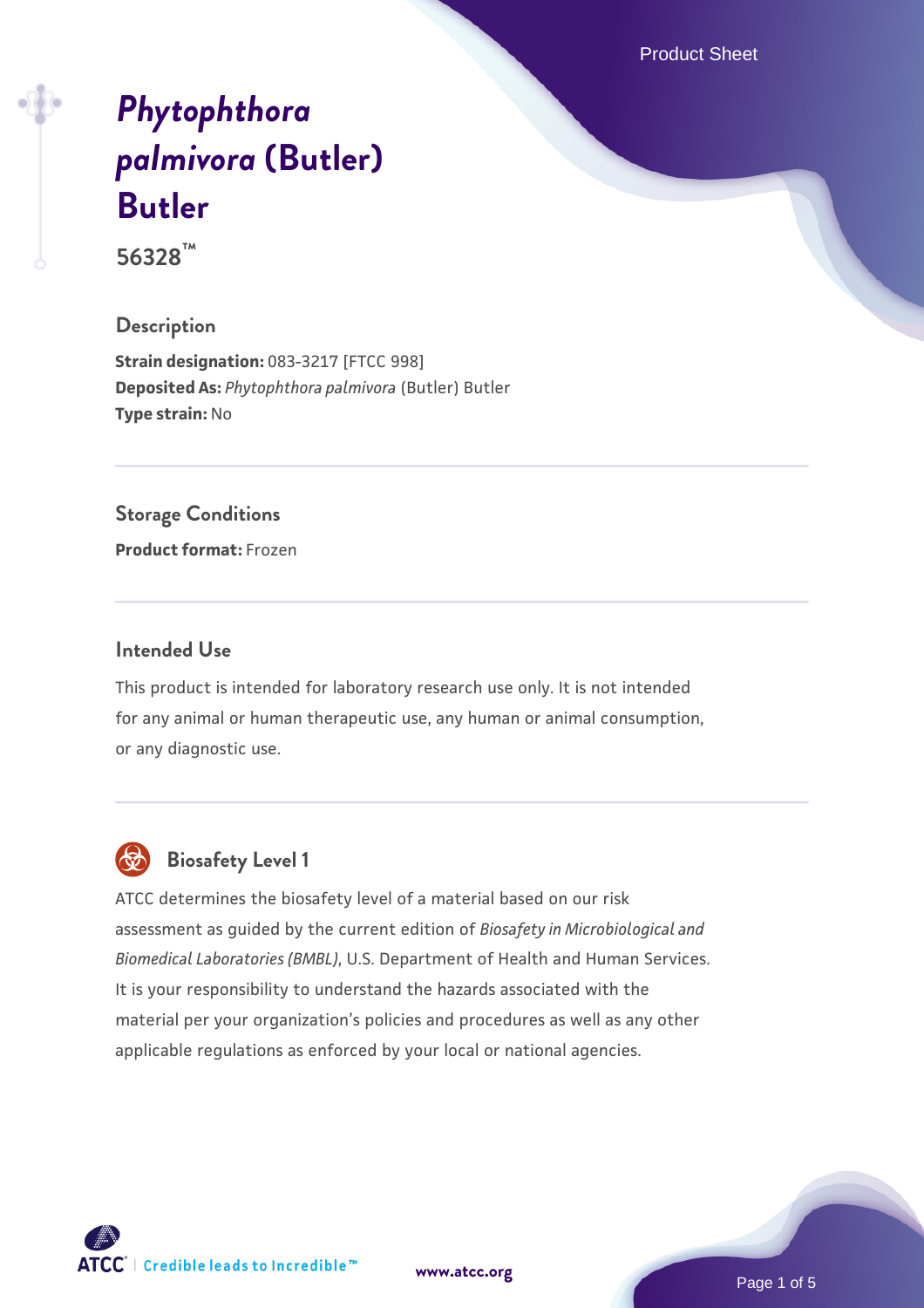#### **[Phytophthora palmivora](https://www.atcc.org/products/56328) [\(Butler\) Butler](https://www.atcc.org/products/56328)** Product Sheet **56328**

ATCC highly recommends that appropriate personal protective equipment is always used when handling vials. For cultures that require storage in liquid nitrogen, it is important to note that some vials may leak when submersed in liquid nitrogen and will slowly fill with liquid nitrogen. Upon thawing, the conversion of the liquid nitrogen back to its gas phase may result in the vial exploding or blowing off its cap with dangerous force creating flying debris. Unless necessary, ATCC recommends that these cultures be stored in the vapor phase of liquid nitrogen rather than submersed in liquid nitrogen.

### **Certificate of Analysis**

For batch-specific test results, refer to the applicable certificate of analysis that can be found at www.atcc.org.

#### **Growth Conditions**

**Medium:**  [ATCC Medium 343: V8 juice agar](https://www.atcc.org/-/media/product-assets/documents/microbial-media-formulations/3/4/3/atcc-medium-0343.pdf?rev=fbf48fa24e664932828269db1822ab12) **Temperature:** 24°C

#### **Material Citation**

If use of this material results in a scientific publication, please cite the material in the following manner: *Phytophthora palmivora* (Butler) Butler (ATCC 56328)

#### **References**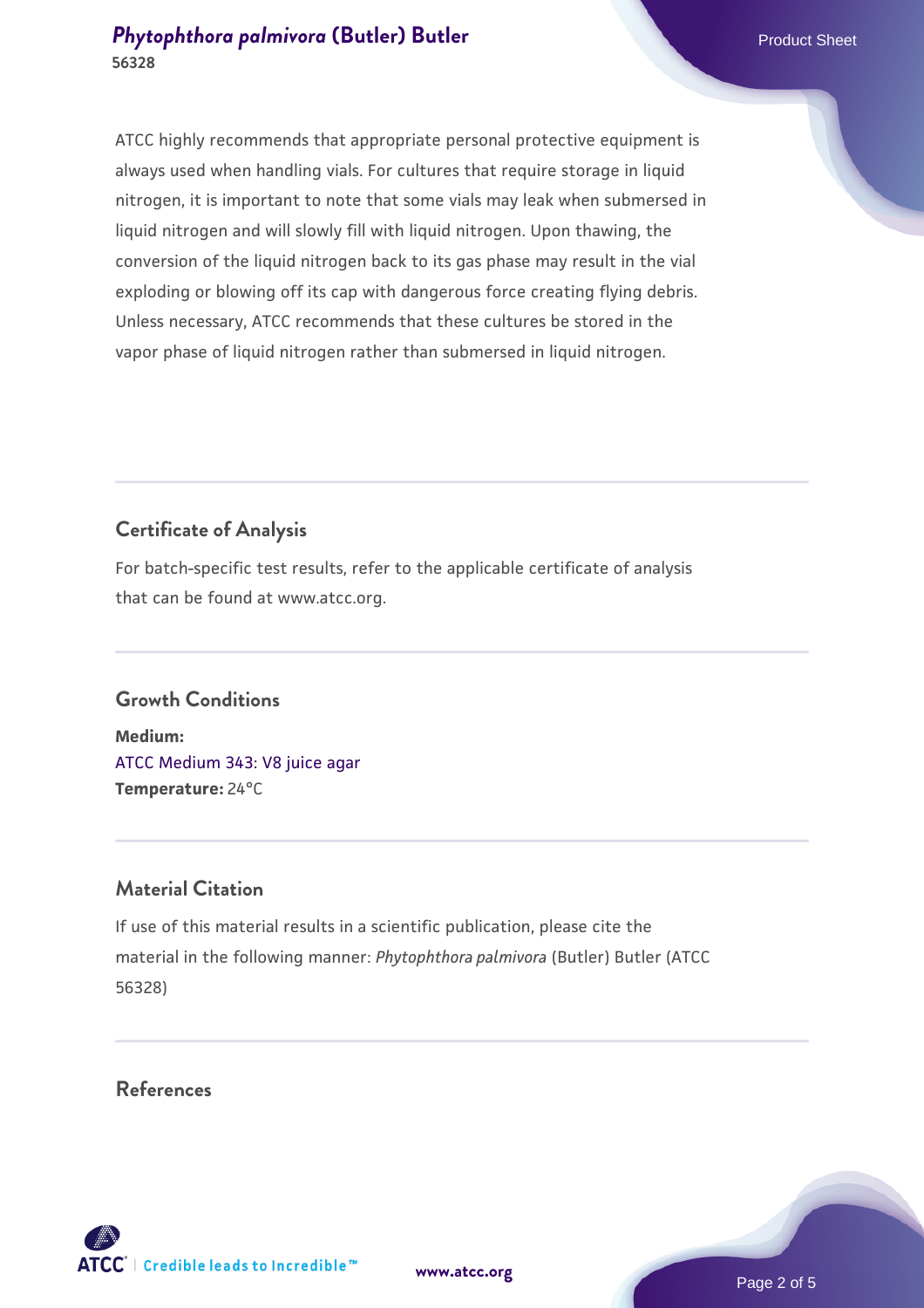#### **[Phytophthora palmivora](https://www.atcc.org/products/56328) [\(Butler\) Butler](https://www.atcc.org/products/56328)** Product Sheet **56328**

References and other information relating to this material are available at www.atcc.org.

#### **Warranty**

The product is provided 'AS IS' and the viability of ATCC® products is warranted for 30 days from the date of shipment, provided that the customer has stored and handled the product according to the information included on the product information sheet, website, and Certificate of Analysis. For living cultures, ATCC lists the media formulation and reagents that have been found to be effective for the product. While other unspecified media and reagents may also produce satisfactory results, a change in the ATCC and/or depositor-recommended protocols may affect the recovery, growth, and/or function of the product. If an alternative medium formulation or reagent is used, the ATCC warranty for viability is no longer valid. Except as expressly set forth herein, no other warranties of any kind are provided, express or implied, including, but not limited to, any implied warranties of merchantability, fitness for a particular purpose, manufacture according to cGMP standards, typicality, safety, accuracy, and/or noninfringement.

#### **Disclaimers**

This product is intended for laboratory research use only. It is not intended for any animal or human therapeutic use, any human or animal consumption, or any diagnostic use. Any proposed commercial use is prohibited without a license from ATCC.

While ATCC uses reasonable efforts to include accurate and up-to-date information on this product sheet, ATCC makes no warranties or representations as to its accuracy. Citations from scientific literature and patents are provided for informational purposes only. ATCC does not warrant

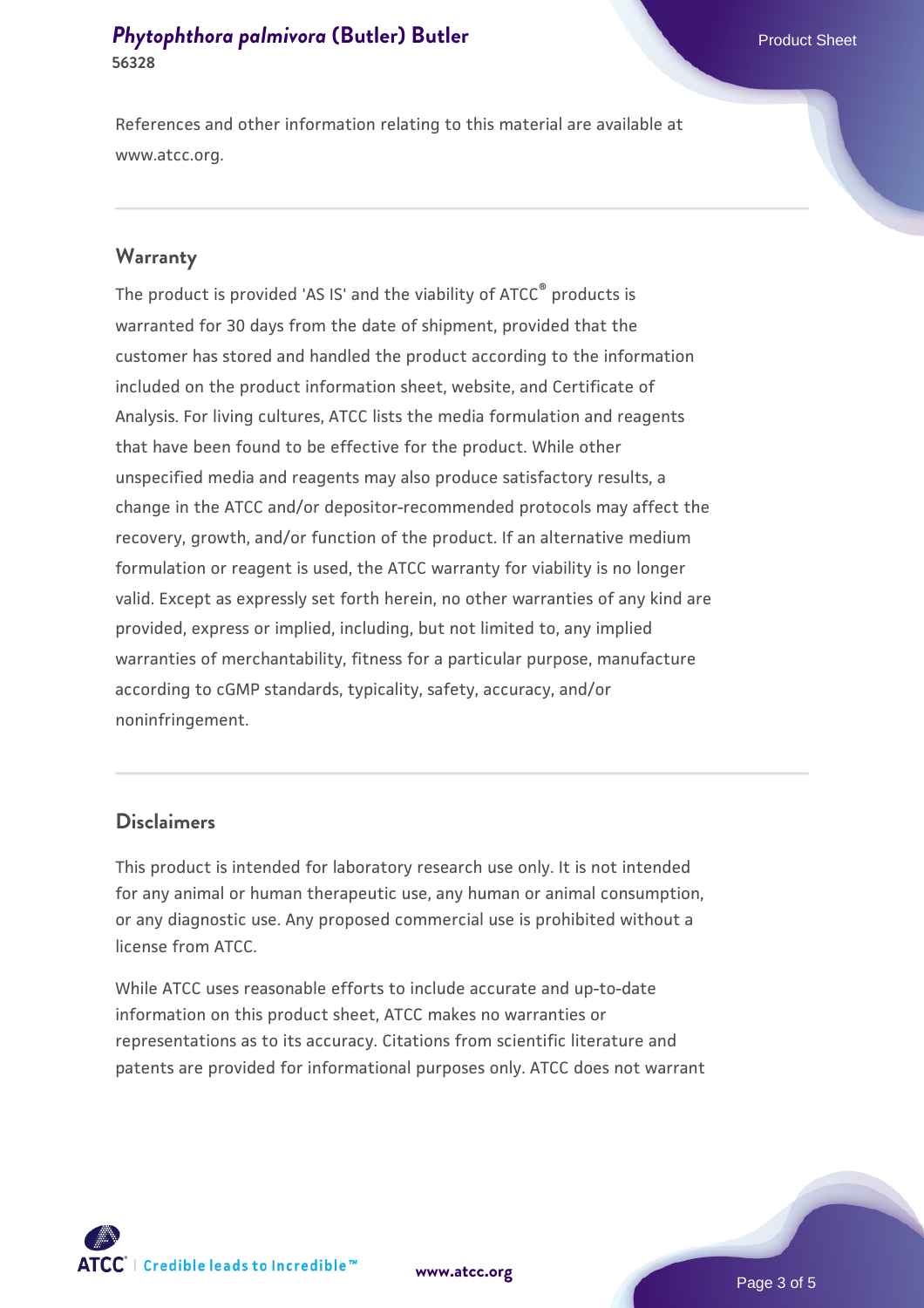that such information has been confirmed to be accurate or complete and the customer bears the sole responsibility of confirming the accuracy and completeness of any such information.

This product is sent on the condition that the customer is responsible for and assumes all risk and responsibility in connection with the receipt, handling, storage, disposal, and use of the ATCC product including without limitation taking all appropriate safety and handling precautions to minimize health or environmental risk. As a condition of receiving the material, the customer agrees that any activity undertaken with the ATCC product and any progeny or modifications will be conducted in compliance with all applicable laws, regulations, and guidelines. This product is provided 'AS IS' with no representations or warranties whatsoever except as expressly set forth herein and in no event shall ATCC, its parents, subsidiaries, directors, officers, agents, employees, assigns, successors, and affiliates be liable for indirect, special, incidental, or consequential damages of any kind in connection with or arising out of the customer's use of the product. While reasonable effort is made to ensure authenticity and reliability of materials on deposit, ATCC is not liable for damages arising from the misidentification or misrepresentation of such materials.

Please see the material transfer agreement (MTA) for further details regarding the use of this product. The MTA is available at www.atcc.org.

#### **Copyright and Trademark Information**

© ATCC 2021. All rights reserved. ATCC is a registered trademark of the American Type Culture Collection.

#### **Revision**

This information on this document was last updated on 2021-05-19

#### **Contact Information**